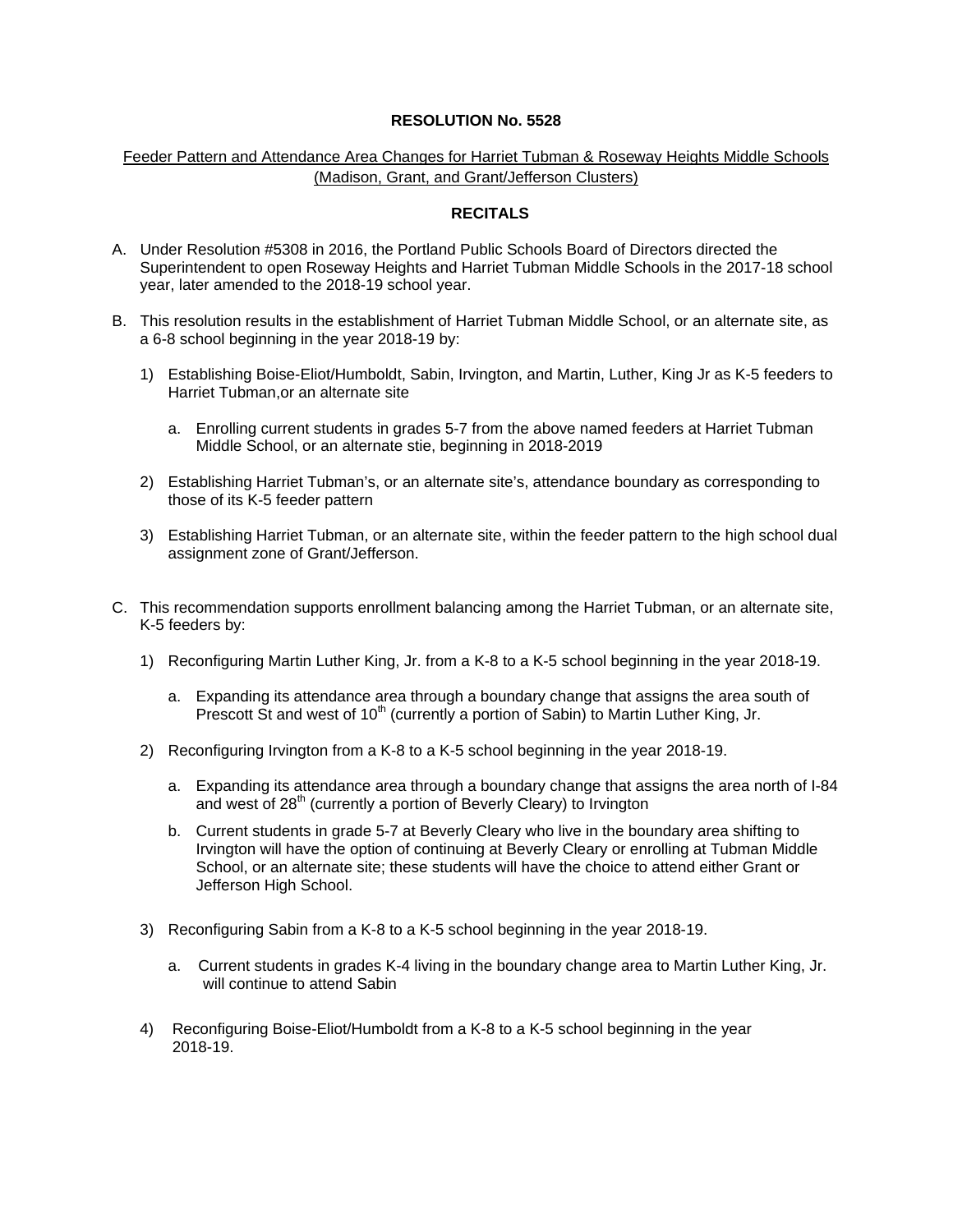- D. This recommendation results in the establishment of Roseway Heights Middle School as a 6-8 school beginning in the year 2018-19 by:
	- 1). Establishing Vestal, Scott, Jason Lee, and Rose City Park as K-5 feeders to Roseway Heights
		- a.. Enrolling current students in grades 5-7 of Vestal, Scott, and Jason Lee at Roseway Heights Middle School beginning in 2018-2019. Current students in grades 5-7 at Roseway Heights K-8 will remain at Roseway Heights 6-8
	- 2). Establishing Roseway Heights's attendance boundary as corresponding to those of its K-5 feeder pattern
	- 3) Establishing Roseway Heights within the feeder pattern to Madison High School.
- E. This recommendation supports enrollment balancing among the Roseway Heights K-5 feeders by:
	- 1) Opening Rose City Park as a K-5 neighborhood school and establishing its attendance area as north of I-84, south of Sandy Blvd/Stanton St, west of  $72^{nd}$  Ave, east of  $47^{th}$  Ave
		- a. Current students in grades K-4 at Roseway Heights will enroll at Rose City Park in the 2018- 19 school year
		- b. Current students in grades K-4 at Lee who live in the boundary area shifting to Rose City Park (area south of Tillamook and west of 72nd Ave) will enroll at Lee in the 2018-19 school year
		- c. Current students in grade 5 at Alameda who live in the boundary area shifting to Rose City Park (area south of Stanton St.) will have the option of enrolling at Beaumont Middle School; these students will attend Madison High School. Current students in grade 8 at Beaumont who live in the boundary area shifting to Rose City Park/Roseway Heights Middle School will have the option of enrolling at either Grant or Madison High School
		- d. Current students in grades 5-7 at Beverly Cleary who live in the boundary area shifting to Rose City Park will have the option of continuing at Beverly Cleary or enrolling at Roseway Heights Middle School; these students will attend Madison High School.
	- 2) Reconfiguring Scott from a K-8 to a K-5 school beginning in the year 2018-19
		- a. Expanding its attendance area through a boundary change that assigns the area north of Sandy Blvd/Stanton St, east of 57<sup>th</sup> Ave (currently a portion of Roseway Heights K-8) to Scott
		- b. Expanding its attendance area through a boundary change that assigns the area north of Stanton St, east of  $52^{nd}$  Ave, west of  $57^{th}$  Ave (currently a portion of Alameda) to Scott. Students currently enrolled in grade K-4 at Roseway Heights who live in the new Scott boundary will have the option of shifting immediately to Scott
		- c. Current students in grade 5 at Alameda who live in the boundary area shifting to Scott will have the option of enrolling at Beaumont Middle School or Roseway Heights Middle School; these students will attend Madison High School. Current students in grade 8 at Beaumont who live in the boundary area shifting to Scott/Roseway Heights Middle School will have the option of enrolling at either Grant or Madison High School
	- 3) Reconfiguring Vestal from a K-8 to a K-5 school beginning in the year 2018-19
	- 4) Reconfiguring Jason Lee from a K-8 to a K-5 school beginning in the year 2018-19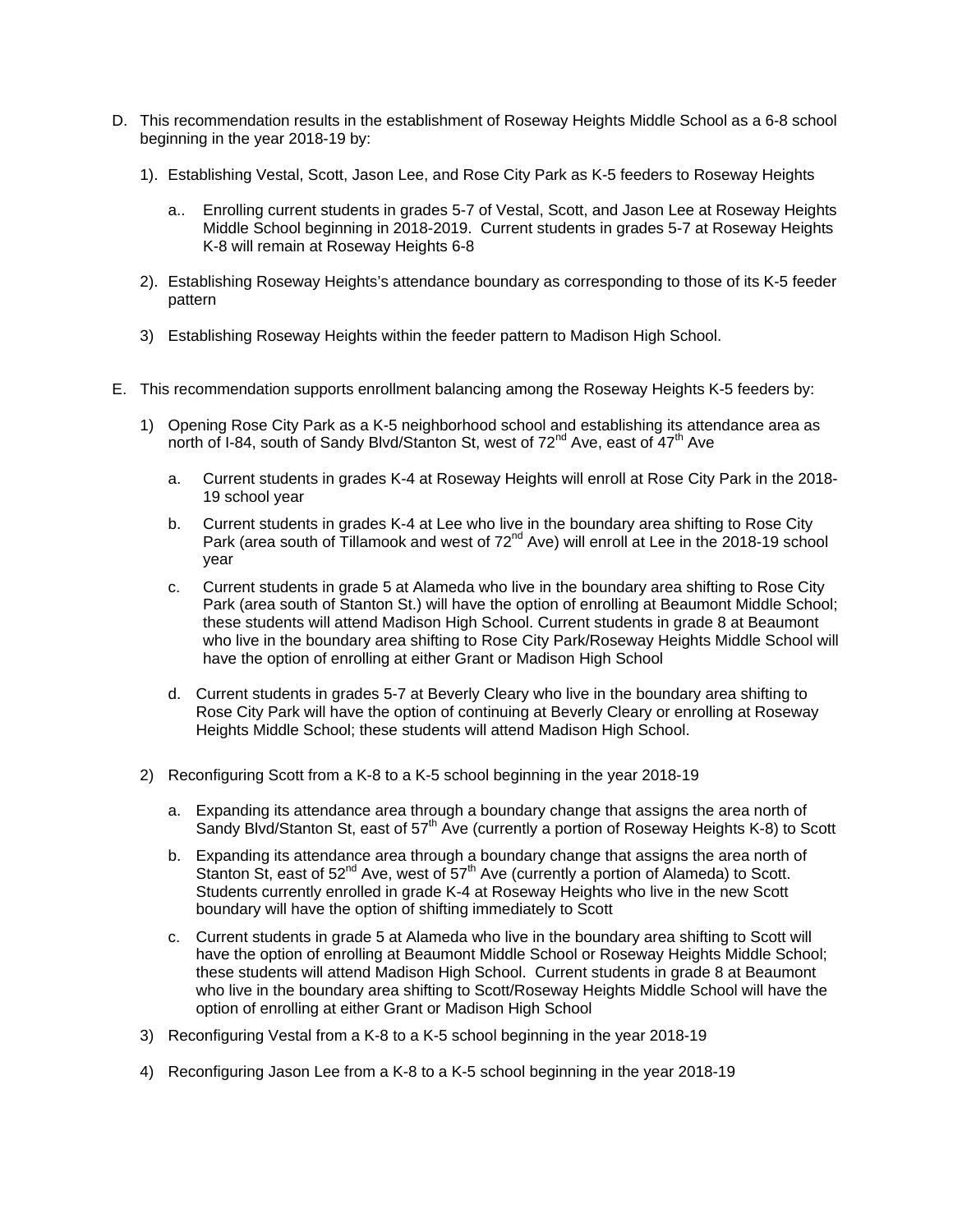- a. Expanding its attendance area through a boundary change that assigns the area south of Sandy Blvd and east of 72<sup>nd</sup> avenue (currently assigned to Roseway Heights K-8) to Lee. Students currently enrolled in grades K-4 at Roseway Heights who live in the new Lee boundary will have the option of shifting immediately to Lee.
- F. Overcrowding relief will be provided to Beverly Cleary K-8 by decreasing its attendance area
	- 1) Current students in grades K-3 at Beverly Cleary who live in the boundary area shifting to Irvington Elementary School will enroll at Irvington Elementary School in fall 2018 and will attend Harriet Tubman Middle School, or an alternate site; they will be in the Grant and Jefferson high school dual enrollment area
	- 2) Current grades K-3 students at Beverly Cleary who live in the Rose City Park boundary change area will enroll at Rose City Park Elementary School in fall 2018 and will feed into Roseway Heights Middle School and Madison High School
	- 3) Current grade 8 students who live in the boundary areas shifting to Irvington or Rose City Park elementary schools will have the option of enrolling at either Grant or Madison High School.
- G. All boundary changes will follow the implementation practice described in policy 4.10.045-P, and will begin at the start of the 2018-2019 school year, with the exception of the high school change which will begin in 2019, and the boundary changes for Beverly Cleary, which need to happen immediately due to overcrowding.
- H. To better serve students who qualify for Talented and Gifted services, PPS will:
	- 1) For the 2018-19 school year, relocate ACCESS Academy to a bridge or permanent facility or facilities with a capacity for about 350 students for the 2018-19 school year
	- 2) Develop a complementary district-wide TAG program to serve students in neighborhood schools, including a system to screen and identify all PPS students in need of TAG services so the full spectrum of diverse learners can receive TAG services. The Superintendent will determine the timeline for development and implementation.
- I. The 2018-19 budget will allocate resources to under-enrolled K-8s and K-5s so that students have access to a full curriculum and including elective classes or specials and supports.
- J. By January 1, 2018, options will be presented to the Board for Vernon middle grade students to have a middle school assignment. In addition, PPS will provide a report to the Board on the cost to make the necessary facility improvements to open up usable space at Beaumont Middle School.
- K. On an expedited basis, the community and board will receive a comprehensive health and safety assessments for Harriet Tubman School, including testing for lead, radon, asbestos, diesel particulates, visible mold, and carcinogens. In addition, new testing will be performed, as needed, for interior and exterior air quality. Results will be publicly available. All air quality testing should follow, at a minimum, all appropriate state and federal protocols. It is expected that external testing for air quality will be done on weekdays during the hours when students are typically on school grounds, such as before and after school and during lunchtime. Any remediation or corrective action measures should, at a minimum, follow appropriate state and federal protocols, and be shared publicly.

In light of emerging information and recognizing that it may take months before the results of these comprehensive health and safety assessments are available, the Board asks the Superintendent to conduct concurrent contingency planning for an alternative location in the event that the Harriet Tubman facility shows significant, irremediable health or safety risks for students and staff. District staff will explore and identify an alternative school site for a middle school through a process that